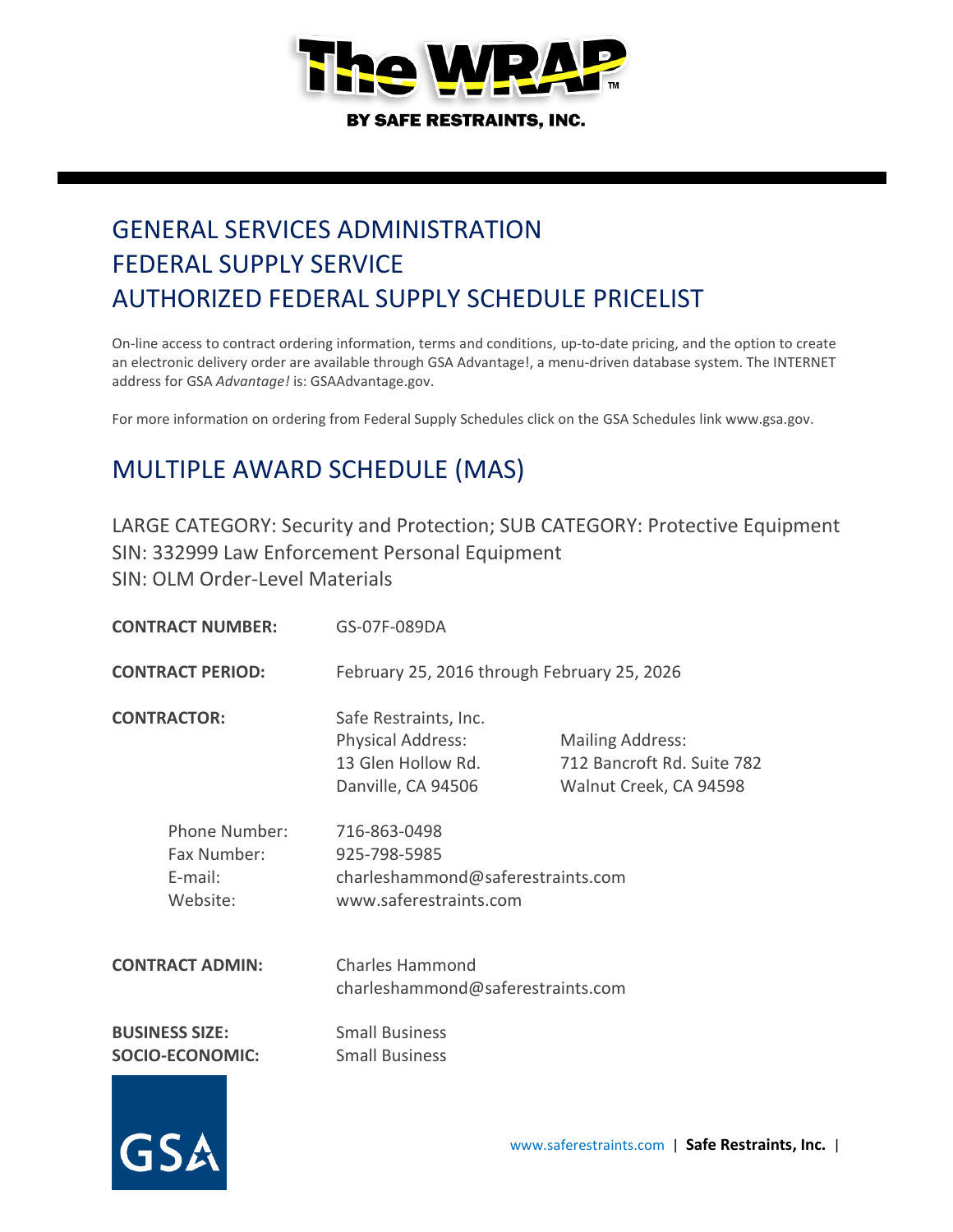

## TABLE OF CONTENTS

| <b>Company Overview</b>                                 |  |
|---------------------------------------------------------|--|
| Customer Information                                    |  |
| <b>Safety Features</b>                                  |  |
| Pricing SIN 332999 Law Enforcement Personal Equipment 8 |  |

www.saferestraints.com | **Safe Restraints, Inc.** | updated 10-23-2020 1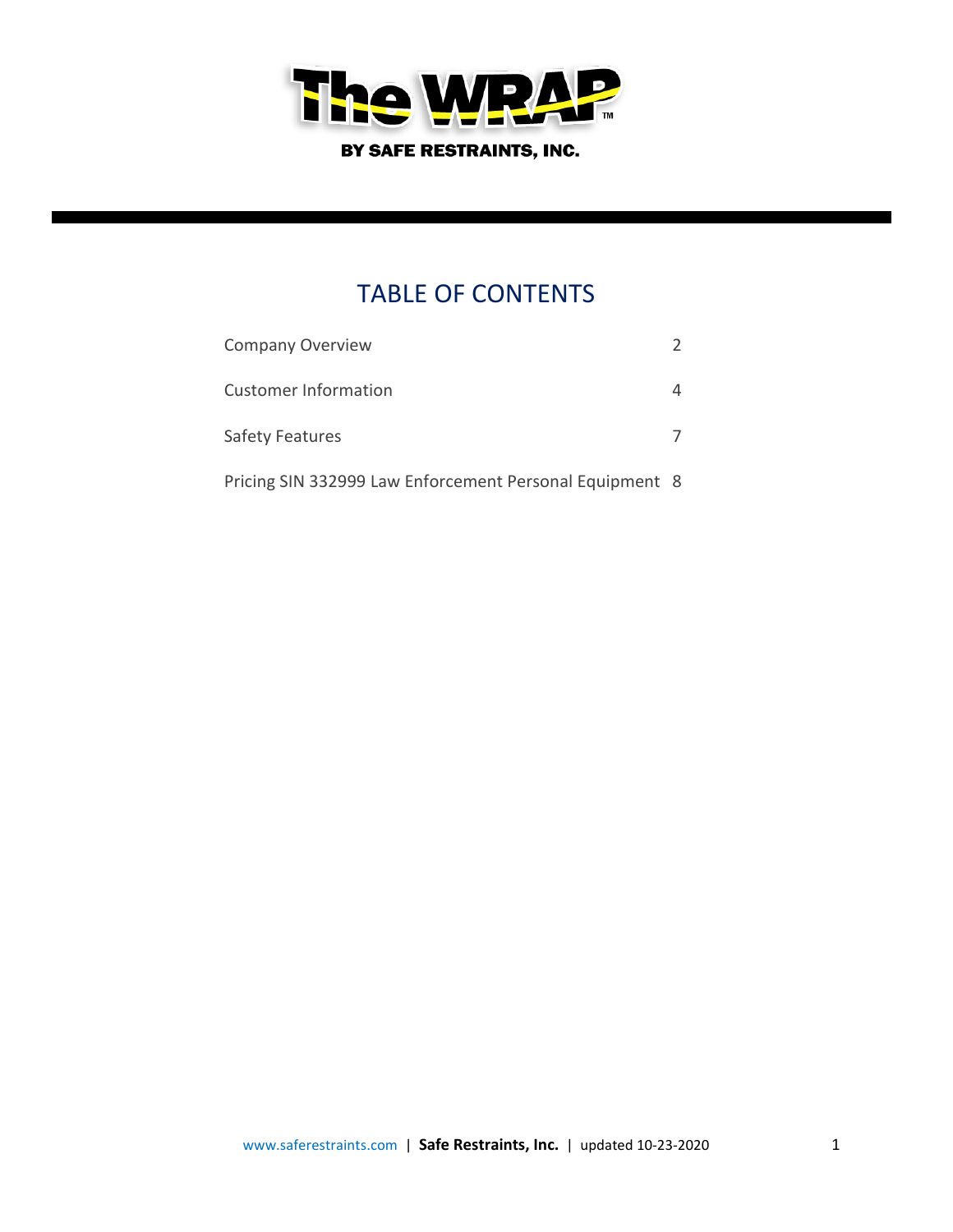

### COMPANY OVERVIEW

*Safe Restraints MISSION: The mission of Safe Restraints, Inc. is to provide products and training that increase security, increase safety for subjects and personnel, and increase protection of property.* 

### **About Us**

Safe Restraints, Inc. is a registered California small business located in Walnut Creek, CA. We work hand-in-hand with an extended network of law enforcement and security professionals including professional trainers required to fulfill the needs of government agencies in the use of The WRAP™ system products. The WRAP™ is the trusted restraint device used by hundreds of agencies across the US and Canada. Safe Restraints, Inc. is excited to offer The WRAP™ to government agencies through a GSA Contract in support of their commitment to protecting lives, reducing injuries and preserving physical and financial resources.

#### **Evolution of The WRAP™**

Founded in 1996 by law enforcement officers, Ron O'Dell and Craig Zamolo, Safe Restraints, Inc. directly understands the immense and complicated dangers that both subjects and law enforcement/first responder professionals face in noncooperative subject arrest and/or control restraint situations.

In 1994, the International Association of Chiefs of Police (IACP) published an article identifying medical risks associated with restraining people face down. They recommended the safest method to restrain a person was in an upright seated position. At that time, Ron O'Dell and Craig Zamolo, were sergeants with the Walnut Creek Police Department in Walnut Creek, California. They were highly trained in methods of self-defense, non-lethal force, and controlling combative subjects and trained thousands of first responders. This extensive experience led to their being recognized as court experts in Police and Use of Force training and resulting in their assignment to research safer alternatives for restraining people.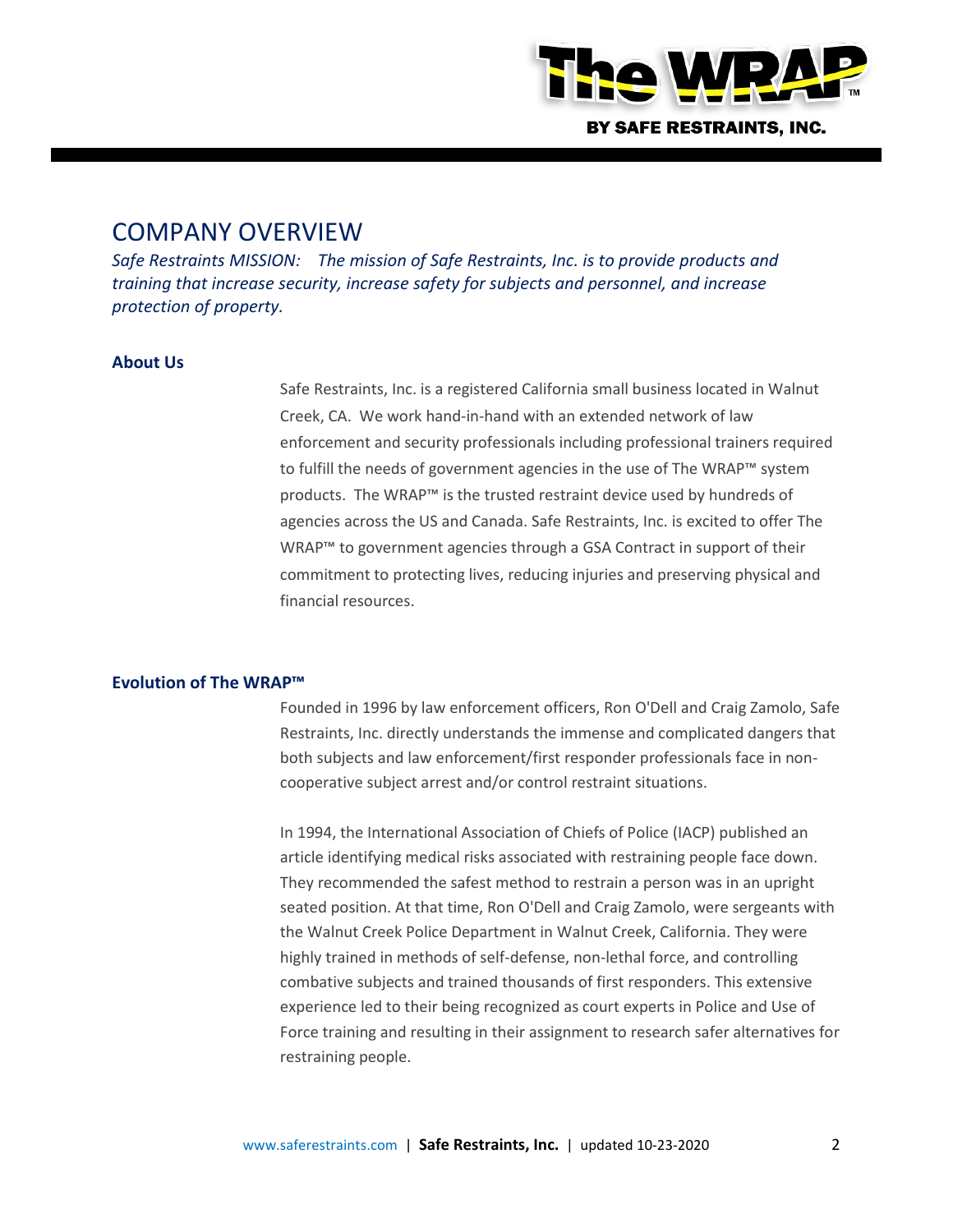After significant research, they concluded that no existing restraint device adequately addressed the recommendation of the IACP. Most existing devices were unreasonable, unsafe, or outdated. This absence of a safe, upright seated restraint device was the starting point for the creation of The WRAP™.

#### **Durable, Effective, Trusted**

The WRAP™ is patented manufactured only in the United States by Safe Restraints, Inc. The WRAP™ is so durable that units are still in use that were produced in 1996. The WRAP™ has been found to be safe and 100% effective by the Institute for the Prevention of In-Custody Deaths. Read the study at **[www.ipicd.com](http://www.ipicd.com/)**. Its use has been mandated in some states for juvenile institutions.

#### **Continuous Support**

Safe Restraints, Inc. offers training for government staff and trainers as well as a Certificate program for trainers. Training is conducted in-house, via internet or remote live webcam.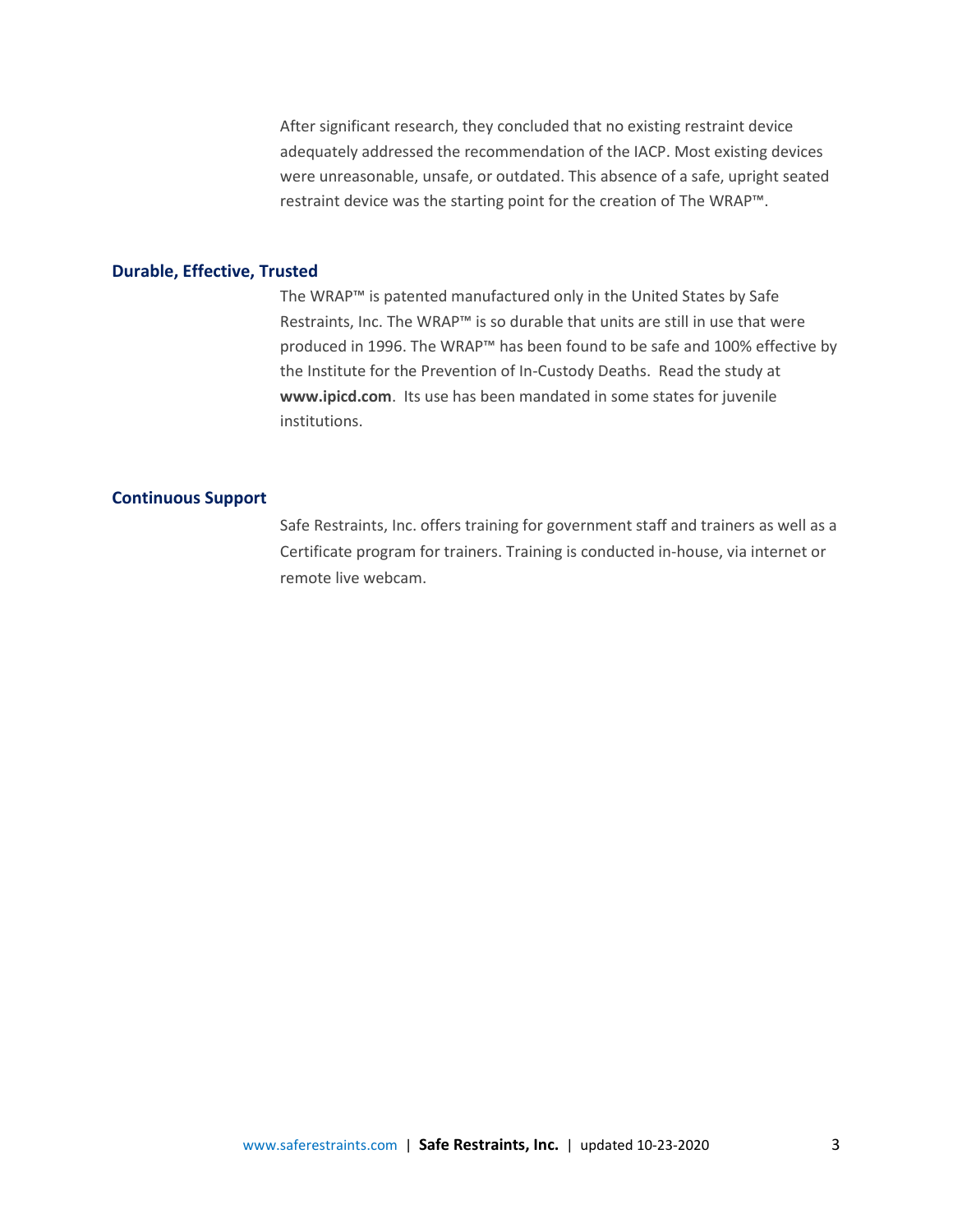

# CUSTOMER INFORMATION (Ordering Guidance)

| 1a.    | <b>Special Item Numbers:</b>                                              | SIN 332999 Law Enforcement Personal Equipment<br>SIN OLM Order-Level Materials                                                                                          |
|--------|---------------------------------------------------------------------------|-------------------------------------------------------------------------------------------------------------------------------------------------------------------------|
| $1b$ . | <b>Lowest Priced Item:</b>                                                | SIN 332999, SW001 and JV001, Price: \$1,377.43                                                                                                                          |
| 2.     | <b>Maximum Order:</b>                                                     | SIN 332999 - \$250,000; SIN OLM \$250,000                                                                                                                               |
| 3.     | <b>Minimum Order:</b>                                                     | None                                                                                                                                                                    |
| 4.     | <b>Geographic Coverage:</b>                                               | Domestic, 50 states, Washington, DC, Puerto Rico, and US<br>Territories                                                                                                 |
| 5.     | <b>Points of Production:</b>                                              | <b>USA</b>                                                                                                                                                              |
| 6.     | <b>Statement on Net Price:</b>                                            | Prices shown in pricelist are net (negotiated discount has<br>been applied and the IFF has been added).                                                                 |
| 7.     | <b>Quantity Discounts:</b>                                                | Dollar Volume Discount: SIN 332999<br>>\$200k, 1% off GSA pricing; >\$400K, 2% off GSA Pricing                                                                          |
| 8.     | <b>Prompt Payment Terms:</b>                                              | Net 30 days, 0 %. Information for Ordering Offices: Prompt<br>payment terms cannot be negotiated out of the<br>contractual agreement in exchange for other concessions. |
| 9a.    | <b>Government purchase</b><br>cards at/below micro-purchase<br>threshold: | Accepted at or below the micro-purchase threshold                                                                                                                       |
| 9b.    | <b>Government purchase</b><br>cards above micro-purchase<br>threshold:    | Yes. Please contact contractor.                                                                                                                                         |
| 10.    | <b>Foreign Items:</b>                                                     | None                                                                                                                                                                    |
| 11a.   | <b>Time of Delivery:</b>                                                  | 1-3 days ARO                                                                                                                                                            |
| 11b.   | <b>Expedited Delivery:</b>                                                | Consult with Contractor.                                                                                                                                                |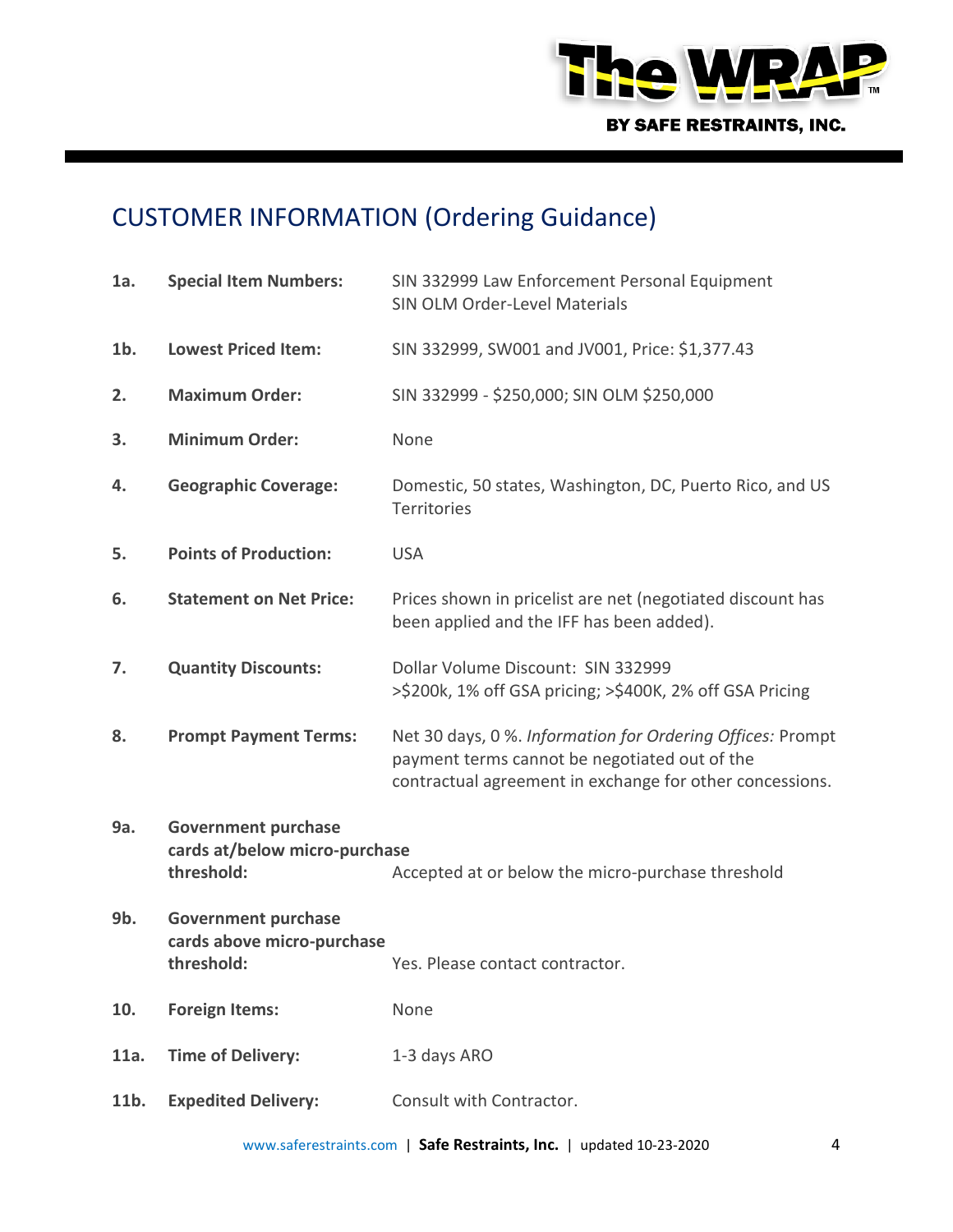| 11c. | <b>Overnight and Two-day Delivery:</b>                                                    | Consult with Contractor for rates.                                                                                                                                                                                                                                                                                                                                                                                               |  |
|------|-------------------------------------------------------------------------------------------|----------------------------------------------------------------------------------------------------------------------------------------------------------------------------------------------------------------------------------------------------------------------------------------------------------------------------------------------------------------------------------------------------------------------------------|--|
| 11d. | <b>Urgent Requirements:</b>                                                               | Consult with Contractor.                                                                                                                                                                                                                                                                                                                                                                                                         |  |
| 12.  | <b>F.O.B Points:</b>                                                                      | FOB Origin                                                                                                                                                                                                                                                                                                                                                                                                                       |  |
| 13a. | <b>Ordering Address:</b>                                                                  | Same as Contractor's Address                                                                                                                                                                                                                                                                                                                                                                                                     |  |
| 13b. | <b>Ordering procedures:</b>                                                               | For supplies and services, the ordering<br>procedures, information on Blanket<br>Purchase Agreements (BPA's) are found in<br>FAR 8.405-3                                                                                                                                                                                                                                                                                         |  |
| 14.  | <b>Payment Address:</b>                                                                   | 712 Bancroft Road, Suite 782<br>Walnut Creek, CA 94598-1531                                                                                                                                                                                                                                                                                                                                                                      |  |
| 15.  | <b>Warranty Provision:</b>                                                                | Standard Commercial Warranty - 1 year.<br>Customer should contract contractor for<br>copy of warranty.                                                                                                                                                                                                                                                                                                                           |  |
| 15a. | <b>Return/Restocking Policy:</b>                                                          | Merchandise may be returned in its original<br>unused condition for an exchange or refund<br>for a period of thirty (30) days after the<br>date you received your products. All<br>returned items must be in new re-sellable<br>condition and in the original packaging.<br>Customers are responsible for returning the<br>products in the original packaging and in re-<br>sellable condition to avoid a 20% restocking<br>fee. |  |
| 16.  | <b>Export Packing Charges:</b>                                                            | N/A                                                                                                                                                                                                                                                                                                                                                                                                                              |  |
| 17.  | <b>Terms and conditions of</b><br><b>Government commercial</b><br>credit card acceptance: | Contract Contractor for credit card limit<br>acceptance over micro purchase threshold.                                                                                                                                                                                                                                                                                                                                           |  |
| 18.  | <b>Terms and conditions of</b><br>Government rental, maintenance,<br>and repair:          | N/A                                                                                                                                                                                                                                                                                                                                                                                                                              |  |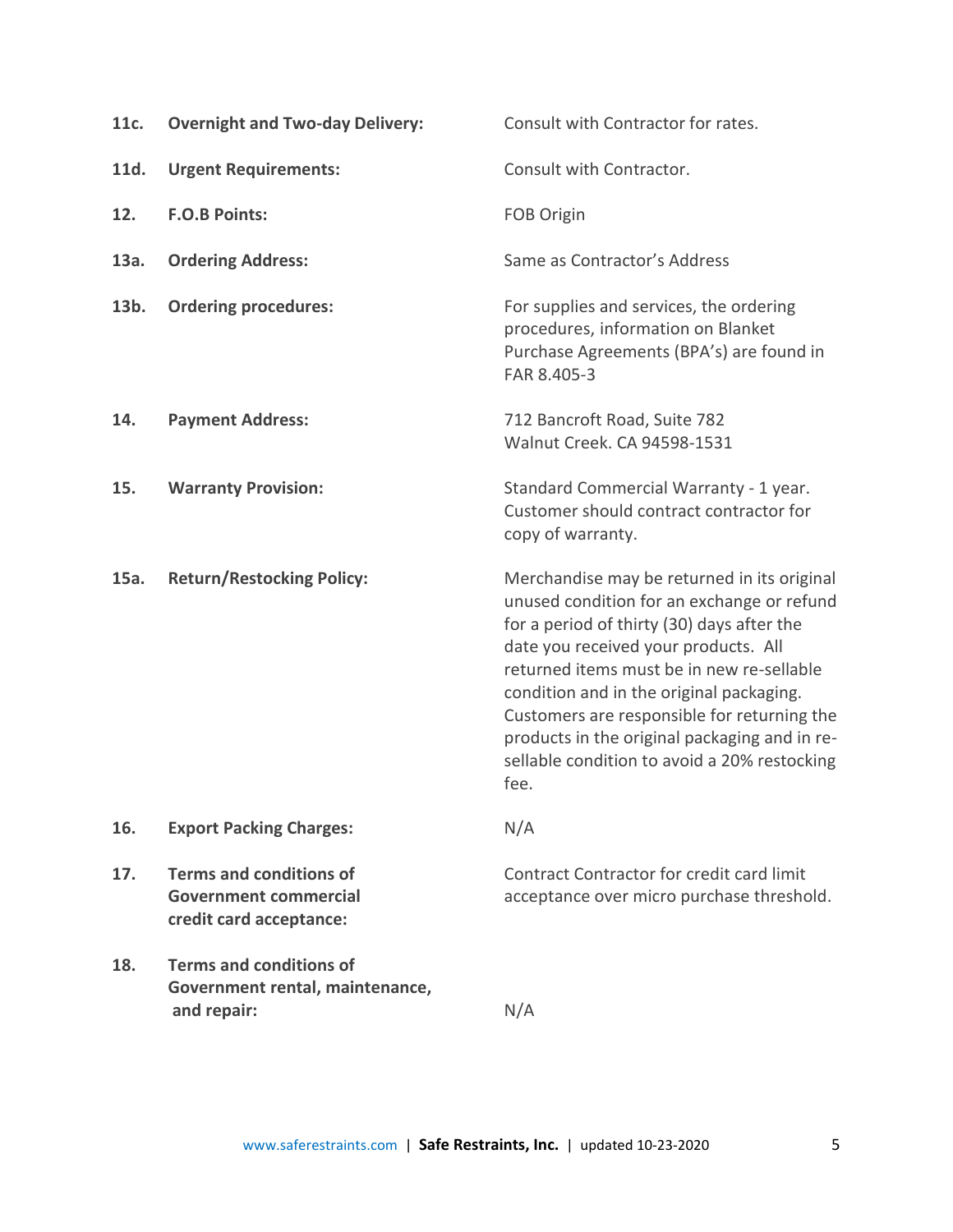| 19.  | <b>Terms and conditions of</b><br><b>Installation</b>                                                              | N/A                                 |
|------|--------------------------------------------------------------------------------------------------------------------|-------------------------------------|
| 20.  | Terms and conditions of repair parts<br>indicating date of parts price lists and<br>any discounts from list prices | N/A                                 |
| 20a. | Terms and conditions for any other<br>services                                                                     | N/A                                 |
| 21.  | List of service and distribution points                                                                            | N/A                                 |
| 22.  | List of participating dealers:                                                                                     | N/A                                 |
| 23.  | <b>Preventive Maintenance:</b>                                                                                     | N/A                                 |
| 24a. | <b>Environmental Attributes:</b>                                                                                   | N/A                                 |
| 24b. | <b>Section 508 Compliance:</b>                                                                                     | As Applicable                       |
| 25.  | <b>DUNS Number:</b>                                                                                                | 160853300                           |
| 26.  | <b>CCR (SAM) Registration:</b>                                                                                     | SAM Registration valid and current. |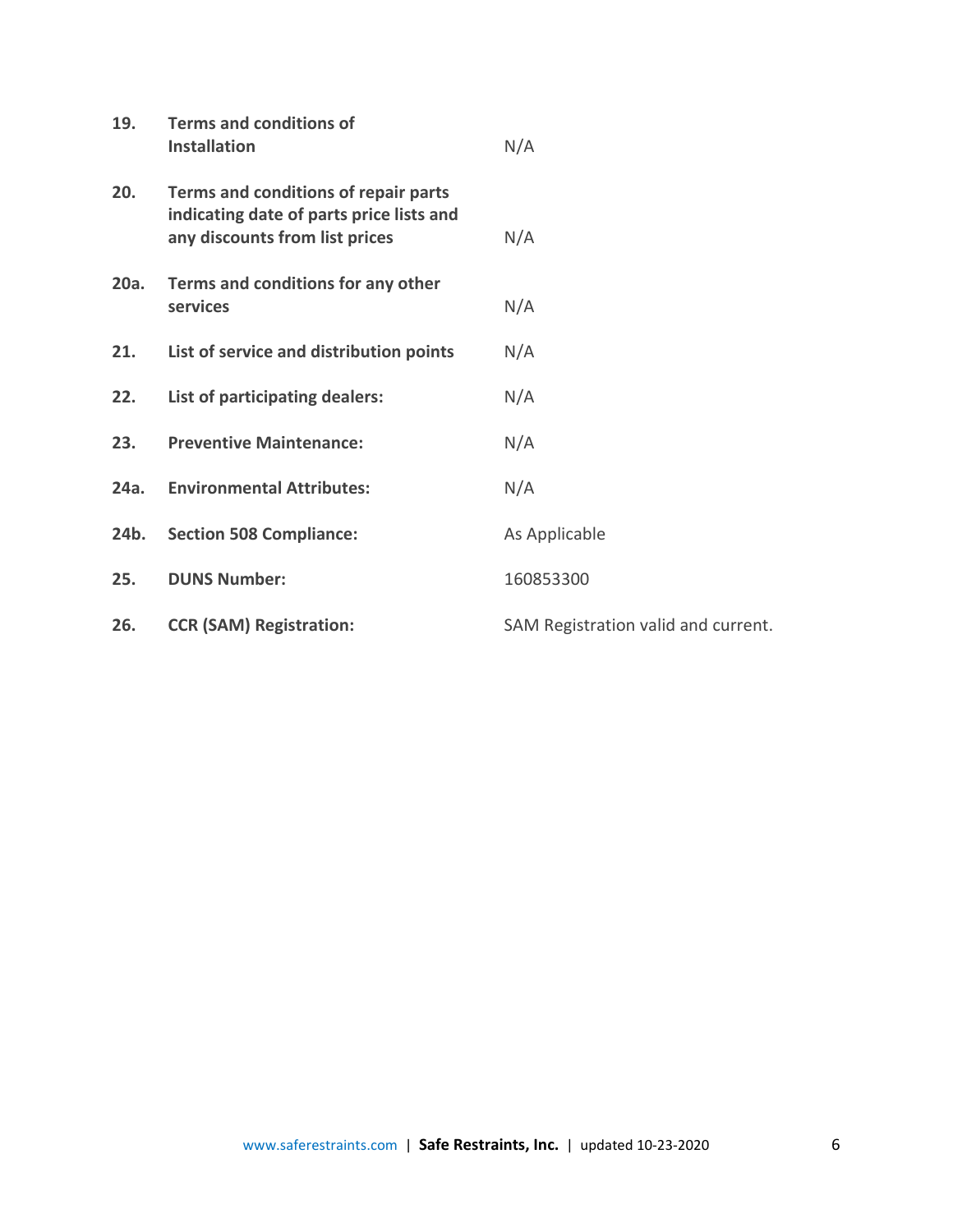

### **The Calming Effect of The WRAP™**

The WRAP restrains a person in a comfortable, seated upright position as recommended by the International Association of Chiefs of Police (IACP). The WRAP creates a "papoose effect" – a position that has a calming effect for the subject. Subjects restrained with The WRAP are not forced to lay face down, which is a more stressful position. The seated upright position is recognized as one of the safest positions for oxygen recovery while creating no pressure against the chest. For more information - please see our website at: www.saferestraints.com

### **Safety Features of The WRAP™**

Locking shoulder harness

- Convenient back storage pocket for equipment such as spit masks and safety gloves.
- Locking carabiner for securing handcuffs
- Stainless steel locking buckles
- Positions person in an upright seated position; recognized as one of the safest positions for oxygen recovery while creating no pressure against the chest.

### Leg restraint

- With stainless steel locking buckles
- Holds legs in an extended position
- Eliminates the ability to kick
- High grade mesh allows body heat to escape
- 3-inch straps distribute pressure

### Ankle Strap

- With carry handle
- 3 inches wide
- Locks the ankles (crossed)
- Distributes pressure to reduce blood flow restriction

### Tactical bag

- With hands free shoulder strap
- Exterior bright yellow marking and interior yellow dividers for ease-of-use in low light.